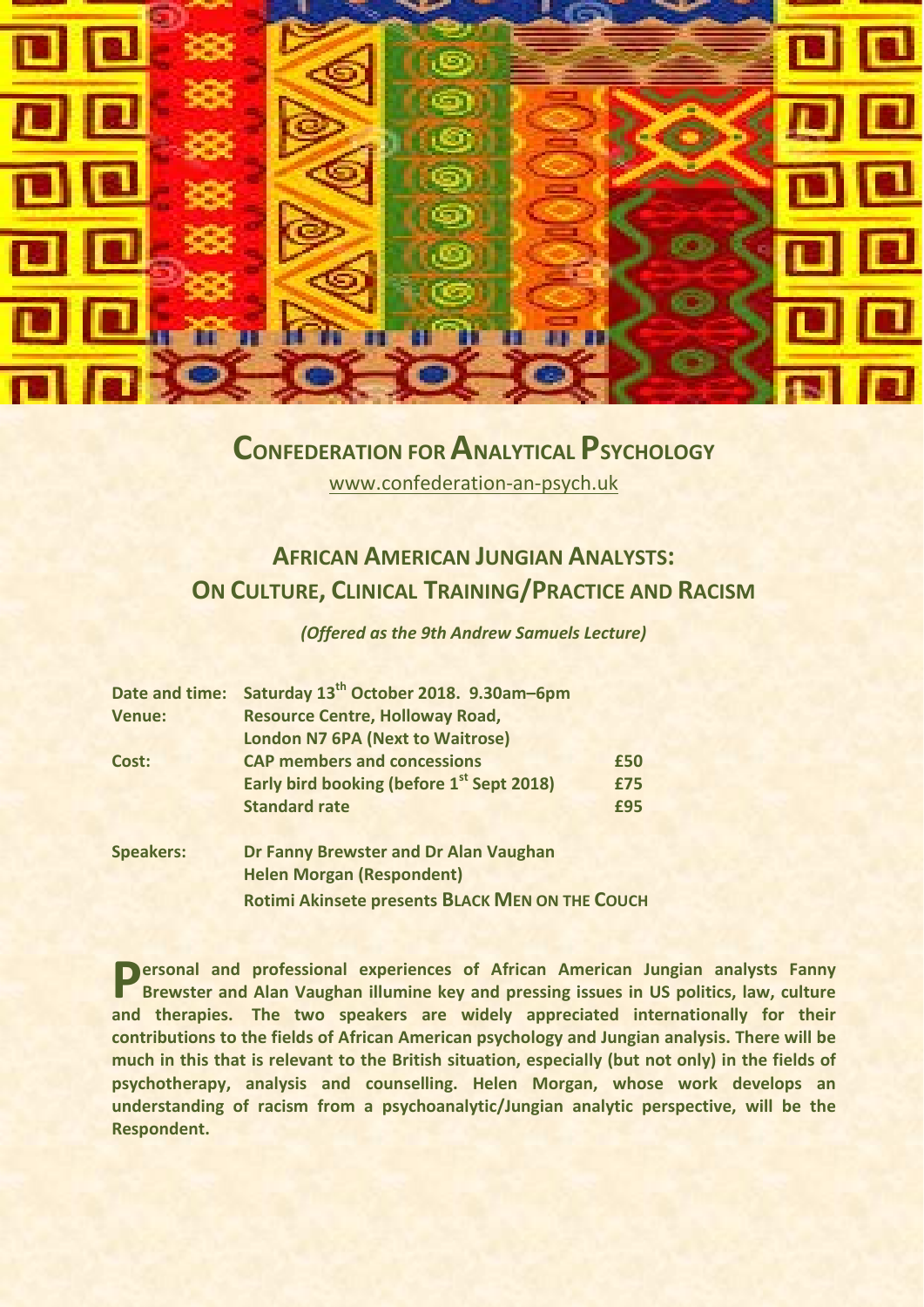**he links to British experience are also carried by a special edition of Rotimi Akinsete's acclaimed** series BLACK MEN ON THE COUCH in which he engages in a therapy-style acclaimed series BLACK MEN ON THE COUCH in which he engages in a therapy-style **conversation with an invited guest. In addition, Fanny Brewster will read some of her published poetry and Alan Vaughan will present a series of images of art from the African Diaspora, with a commentary.**

**he conference will be of interest to people in the therapy field, those working and inc** the conference will be of interest to people in the therapy field, those working and studying in universities and colleges – and to members of the general public with an **interest in the main themes.** 



## **BIOGRAPHIES**



**Dr Brewster's talk is entitled 'Binding Legacies: Ancestor, Archetype and Other'.** 

**Dr Fanny Brewster's publications include** *African Americans and Jungian Psychology: Leaving the Shadows* **((Routledge, 2017), and** *Archetypal Grief: Slavery's Legacy of Intergenerational Child Loss* **(Routledge, 2018). Her poems have recently been published in** *Psychological Perspectives***, where she was the Featured Poet.** 

**Dr Brewster is a Jungian analyst and Professor at Pacifica Graduate Institute. She is a faculty member at the New York C.G. Jung Foundation** 

**and the Philadelphia Association of Jungian Analysts. She is a lecturer and workshop presenter on topics that address culture, diversity and creativity. Dr Brewster was most recently a speaker at the 2017 International Association for Jungian Studies Conference (IAJS) in Cape Town, South Africa.**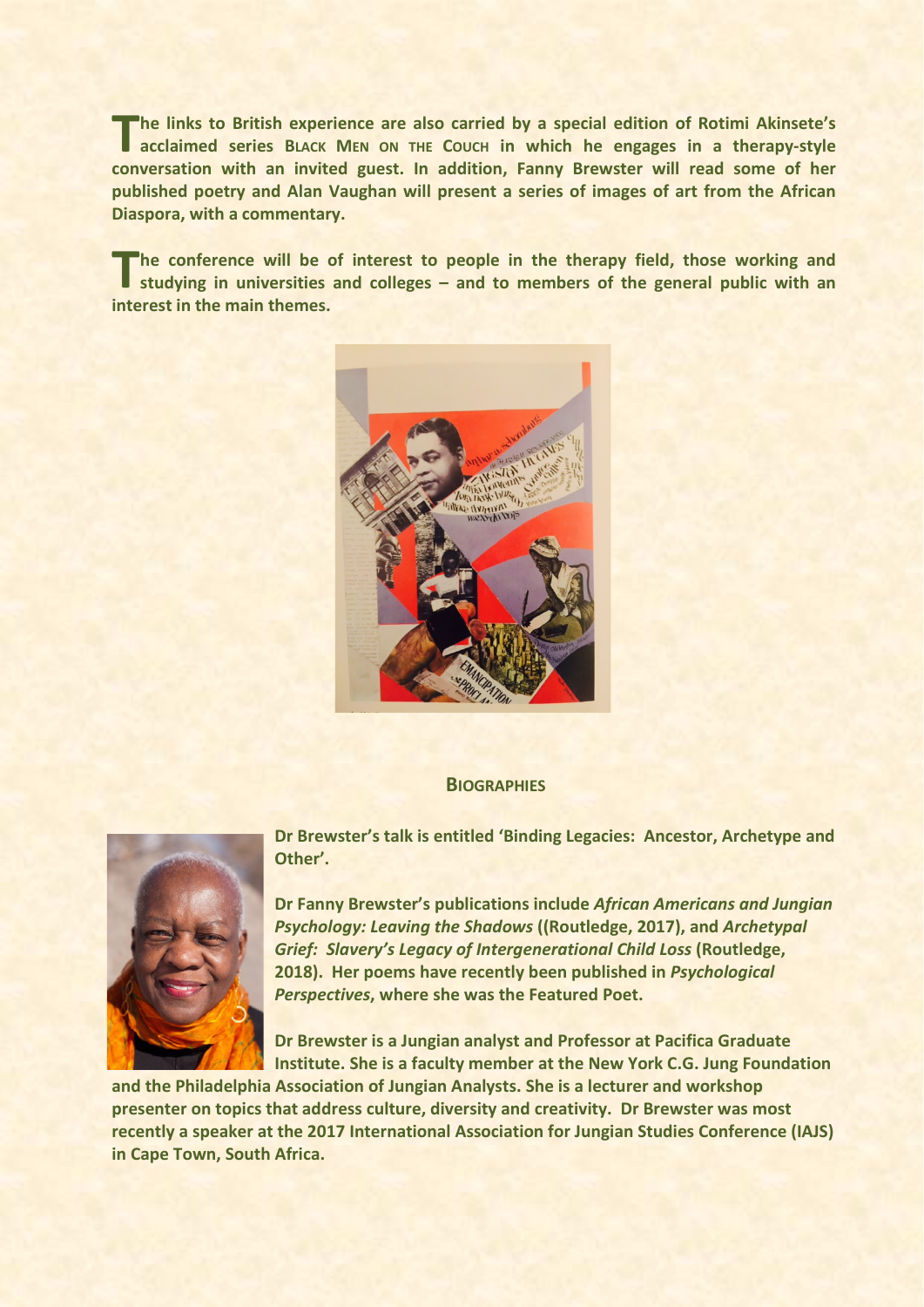



**Dr Vaughan's talk is entitled 'African Embodiments of Truth and Justice: Archetypal Perspectives on U.S. Constitutional Jurisprudence - A Critical Framework for Analysis of Jung's Experience of African America'.** 

**Alan G. Vaughan, Ph.D., JD is in private practice as a Jungian analyst and a clinical and consulting psychologist in Oakland, California. As an analyst member of the C. G. Jung Institute of San Francisco, he is a contributor and serves on the editorial board of the** *Jung Journal of Culture and Psyche* **and on the Institute Committee on Diversity and Inclusivity. He has an academic appointment on the core doctoral psychology faculty at Saybrook University. His scholarly interests and** 

**publications are at the intersections of analytical psychology, historiography, U.S. constitutional jurisprudence and international law, and African Diaspora studies. His publications include A Study of the Transition of African American and African Males from Youth into Young Adulthood (1979); Jung, Analytical Psychology and Transpersonal Psychology (2013); Analytical and Cultural Perspectives on the Life and Art of Jacob Lawrence (2016).**



**Helen Morgan is a Senior Member and Fellow of the British Psychotherapy Foundation and a training analyst and supervisor for the Jungian Analytic Association within the BPF. She works mainly in private practice as an analyst and supervisor in individual and group settings. Chair of the British Association of Psychotherapists, 2004 – 2008, and currently Chair of the British Psychoanalytic Council. Her background is in therapeutic communities with adolescents and in adult mental health. She is interested in developing an understanding of racism from a psychoanalytic/Jungian analytic perspective. Her papers on the subject include: Between Fear and Blindness: The White Therapist and the Black Patient (1998); Exploring Racism (2002); Issues of 'Race' in supervision. (2007); Issues of 'Race' in Psychoanalytic Psychotherapy: Whose Problem is it Anyway? (2008).**